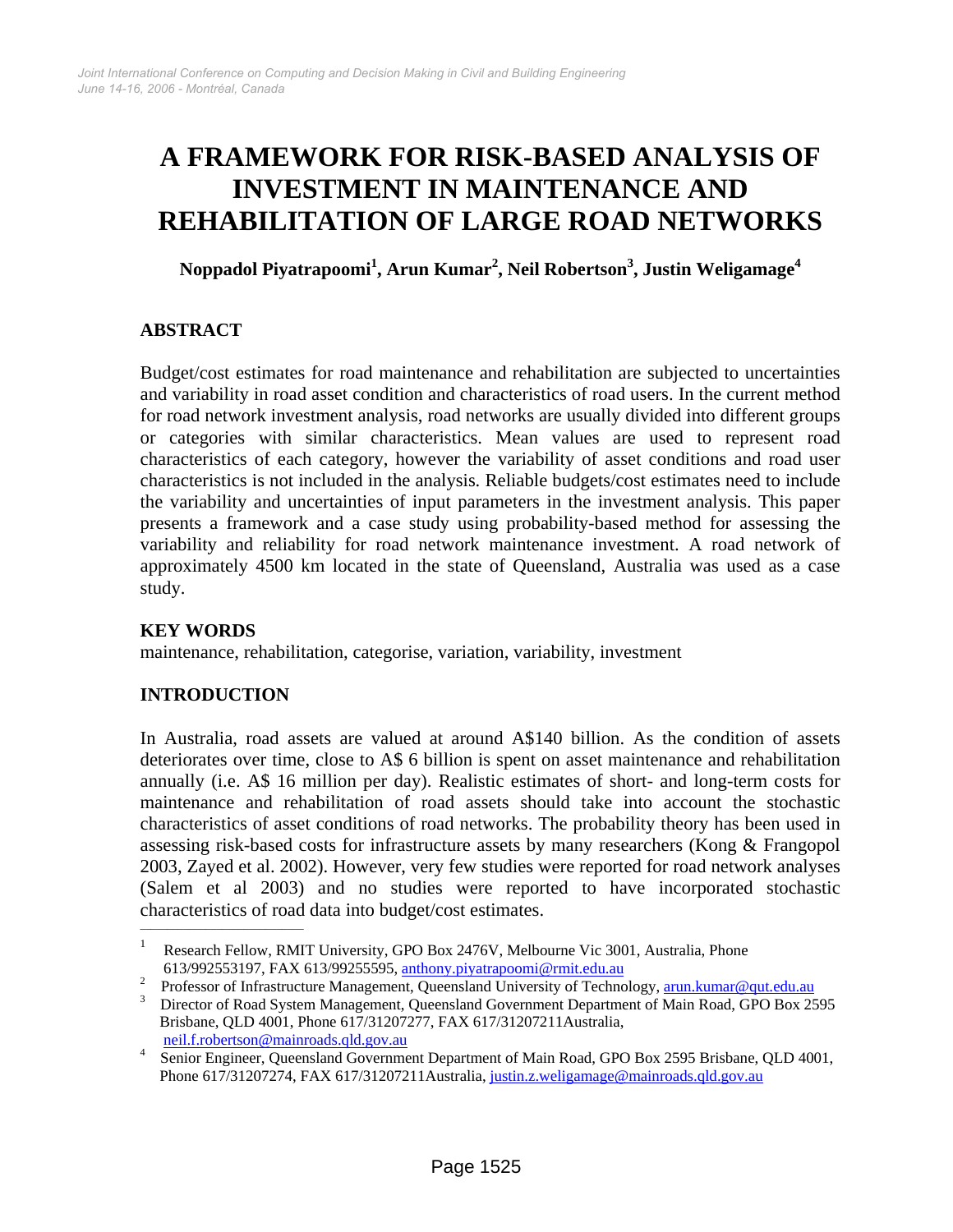A research project titled "Maintenance Cost Prediction for Road" under the Cooperative Research Centre (CRC) for Construction Innovation has developed a method that takes into account the variability and uncertainties of road data in investment analysis (Piyatrapoomi et al. 2005). This paper presents a framework for probability risk-based investment analysis for maintenance and rehabilitation at the network level that takes into account the variability of road data in the analysis. A road network, located in the state of Queensland which comprises approximately 4500 km of road length located across three soil types and three climatic zones, was used in the analysis as a case study.

#### **FRAMEWORK FOR INVESTMENT ANALYSIS OF LARGE ROAD NETWORKS**

The concept in investment analysis that takes into account the variability of road data comprises the following tasks:

- 1) Identifying parameters considered to be critical in investment analysis;
- 2) Categorising road networks;
- 3) Analysing variability and uncertainties of road data for each category;
- 4) Incorporating the variability and uncertainties of road data into the analysis



Figure 1: Framework for Analysis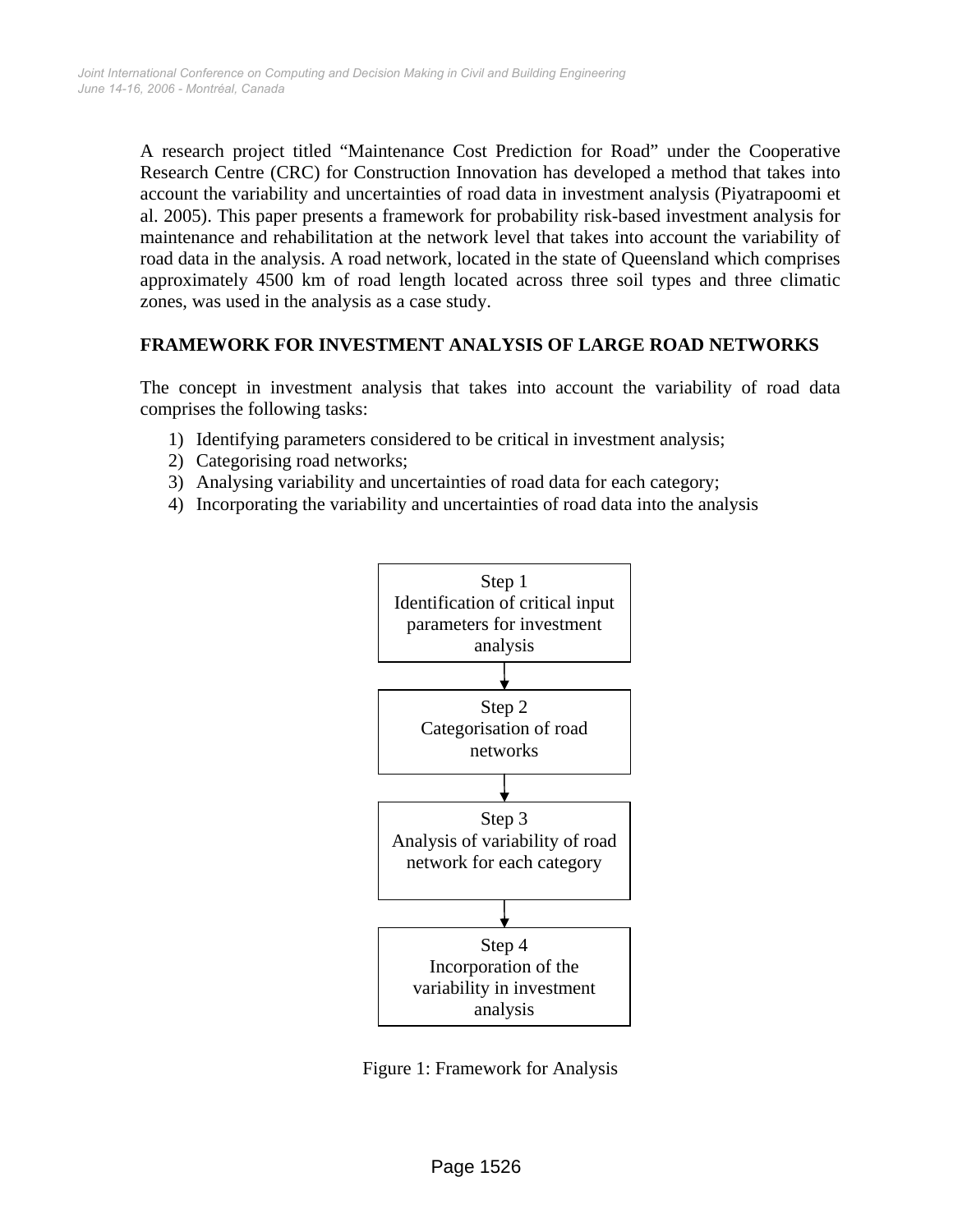The first task in the analysis method is to identify input parameters that are critical in contributing to the variation in investment estimates. The second step is to categorise road network into different groups of common characteristics and, thirdly, to assess the variability or the stochastic characteristics of the road network for each category. The last step is to incorporate the variability of road data into the investment analysis.

## **INDENTIFICATION OF CRITICAL INPUT PARAMETERS**

Most road agencies monitor road asset conditions and collect relevant road data such as those pertaining to roughness, rut depth, cracking, pothole, annual average daily traffic (AADT), pavement strength, to name a few. It must be recognized that it is not feasible to incorporate the variability of all road data in investment analysis. The first step in the analysis is to identify parameters that critically affect the variability of the predicted outcome. Piyatrapoomi et al. (2005) identified the variability that made a significant contribution to the variability of the predicted budget/cost estimates, which include (Piyatrapoomi et al. 2005):

- 1) rut depth,
- 2) annual average daily traffic
- 3) initial roughness
- 4) pavement strength.

Currently, road data on rut depth, annual average daily traffic, initial roughness can be collected at affordable costs and most road agencies have these data in their database. However, data on road pavement strength is expensive and time consuming to collect and not usually available at the network level. The probability-based method has been used by Piyatrapoomi et al. (2004) to assess optimal intervals of pavement strength data collection for network application (Piyatrapoomi et al. 2004). They hypothesized in their analysis that *"if the statistical characteristics (i.e. mean, standard deviation and probability distribution) of data sets were quantifiable, and if different sets of data possessed similar means, standard deviations and probability distributions, these data sets would produce similar prediction outcomes"*. Extensive pavement strength data located in three climatic and soil conditions were used in the analysis. These climatic and soil conditions included wet non-reactive soils, dry non-reactive soils and dry reactive soils. They found that pavement strength could be collected at 1000, 1400 and 700 meter intervals for network application for wet non-reactive soil, dry non-reactive soils and dry reactive soils, respectively. The outcome of the analysis shows that pavement strength could be collected at affordable costs at the network level. As a consequence, Queensland Government Department of Main Roads began allocating funding in the 2005/2006 budget for collecting pavement strength information for road network investment analysis.

### **CATEGORISATION OF ROAD NETWORKS**

For network investment analysis, a road network is categorized into different groups of common characteristics. Categorisation criteria are based on annual average daily traffic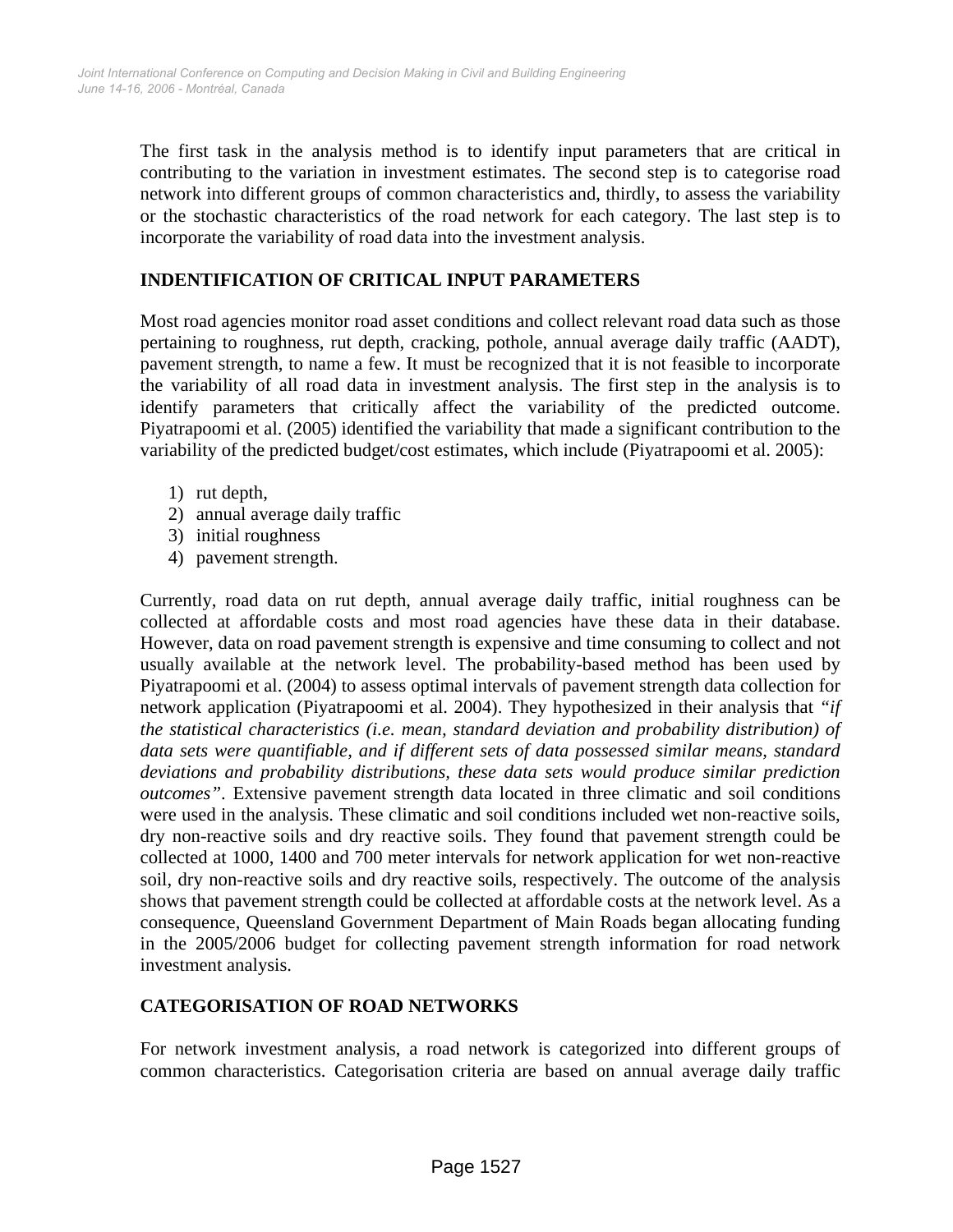(AADT), pavement roughness conditions, climatic zones, soil conditions, surface types and base types. Two surface types, including bitumen and asphalt concrete, and two types of pavement bases including flexible and semi-rigid were used in the analysis. Seven levels of annual average daily traffic were used in the categorisation which included annual average daily traffic of less than 500 vehicles, 501-1500 vehicles, 1501-3000 vehicles, 3001-5000 vehicles, 5001-10000 vehicles, 10001-25000 vehicles, and greater than 25000 vehicles. Three pavement roughness conditions were used in the categorisation which included international roughness index (IRI) is less than 2.31, IRI is greater than 2.31 but less than 4.2), and IRI is greater than 4.2. Three climatic and soil conditions were used including wet non-reactive soils, dry and non-reactive soils and dry reactive soils. Table 1 summaries the categorisation criteria used in the analysis. Based on the categorising criteria, the 4500 km of road network can be grouped into sixty five categories of common characteristics (Piyatrapoomi et al. 2005).

| Annual<br>Average Daily<br>Traffic<br>(no. of cars) | Pavement<br>Roughness<br>(IRI) | Surface Types            | <b>Base Types</b> | Climatic<br>Soil<br>and<br><b>Types</b> |
|-----------------------------------------------------|--------------------------------|--------------------------|-------------------|-----------------------------------------|
| < 500                                               | (IRI < 2.31)                   | <b>Bitumen</b>           | Flexible          | Wet<br>non Reactive soil                |
| 501-1500                                            | (2.31 <irj>4.2)</irj>          | Asphalt<br>concrete (AC) | Semi Rigid        | Dry<br>non Reactive Soil                |
| 1501-3000                                           | (IRI>4.2)                      |                          |                   | Dry<br><b>Reactive Soil</b>             |
| 3001-5000                                           |                                |                          |                   |                                         |
| 5001-10000                                          |                                |                          |                   |                                         |
| 10001-25000                                         |                                |                          |                   |                                         |
| >25000                                              |                                |                          |                   |                                         |

Table 1: Criteria Used for Categorising Road Pavements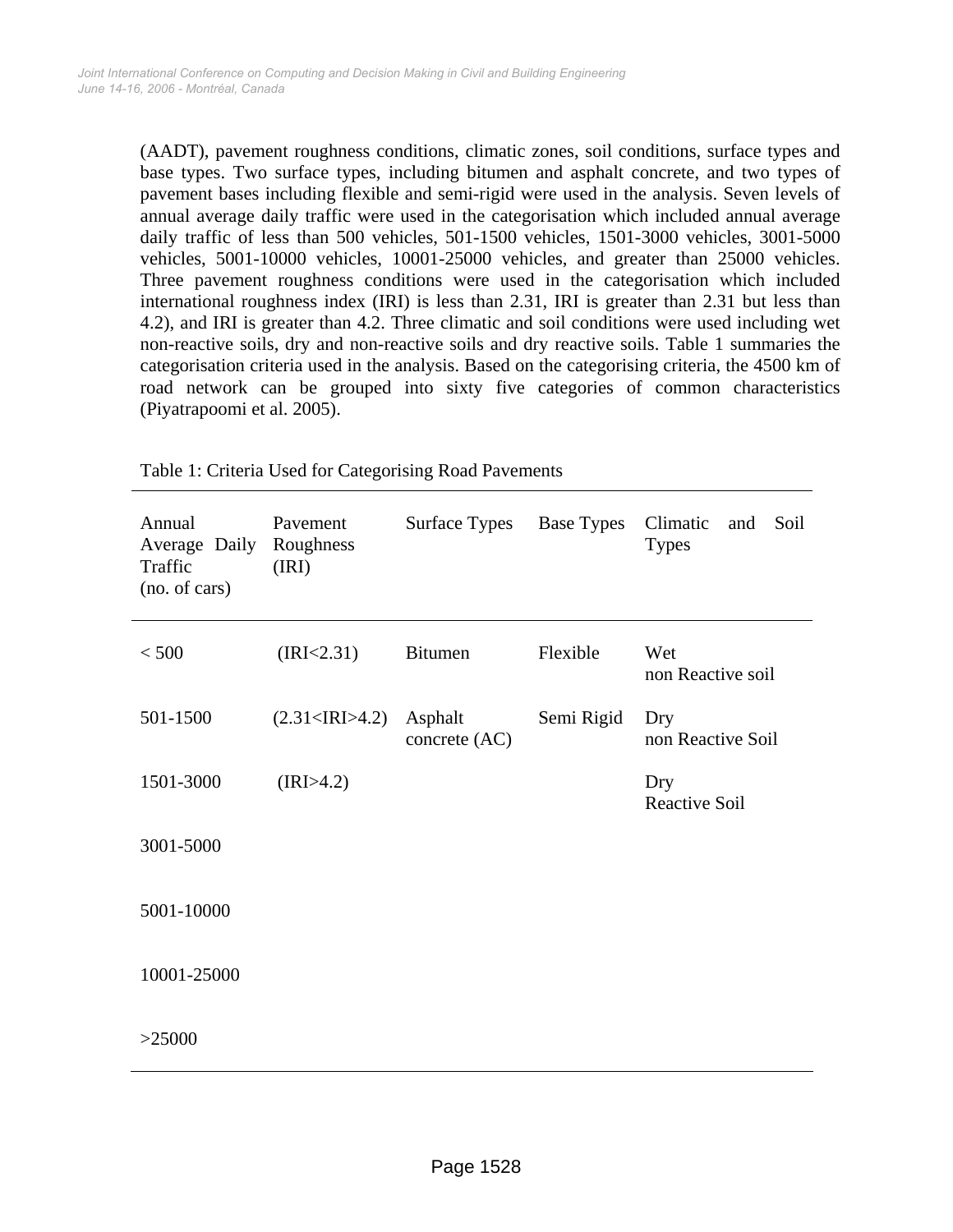## **VARIABILITY ANALYSIS OF ROAD NETWORK DATA**

As mentioned previously, sixty-five categories were obtained from the categorisation of the 4500 km of road network. The variability of the identified critical input parameters including rut depth, pavement roughness and annual average daily traffic (AADT) was quantified by probability distributions, means and standard deviations for each category. Figures 2, 3 and 4 show means and standard deviation values for international roughness index (IRI), rut depth and AADT, respectively. Details of the statistical analysis of these critical input parameters were presented in another publication (Piyatrapoomi et al. 2006). The probability distributions of IRI, rut depth and AADT are shown to be in good fit with Bete General, Log normal and exponential distributions, respectively. Pavement strength information is currently being tested for the network level. The collection of pavement strength data is expected to be completed by early 2006. Hence, the variability of pavement strength will be incorporated in the analysis at a later stage.



Figure 2: Mean and Standard Deviation of International Roughness Index (IRI) for Sixty-Five Road Categories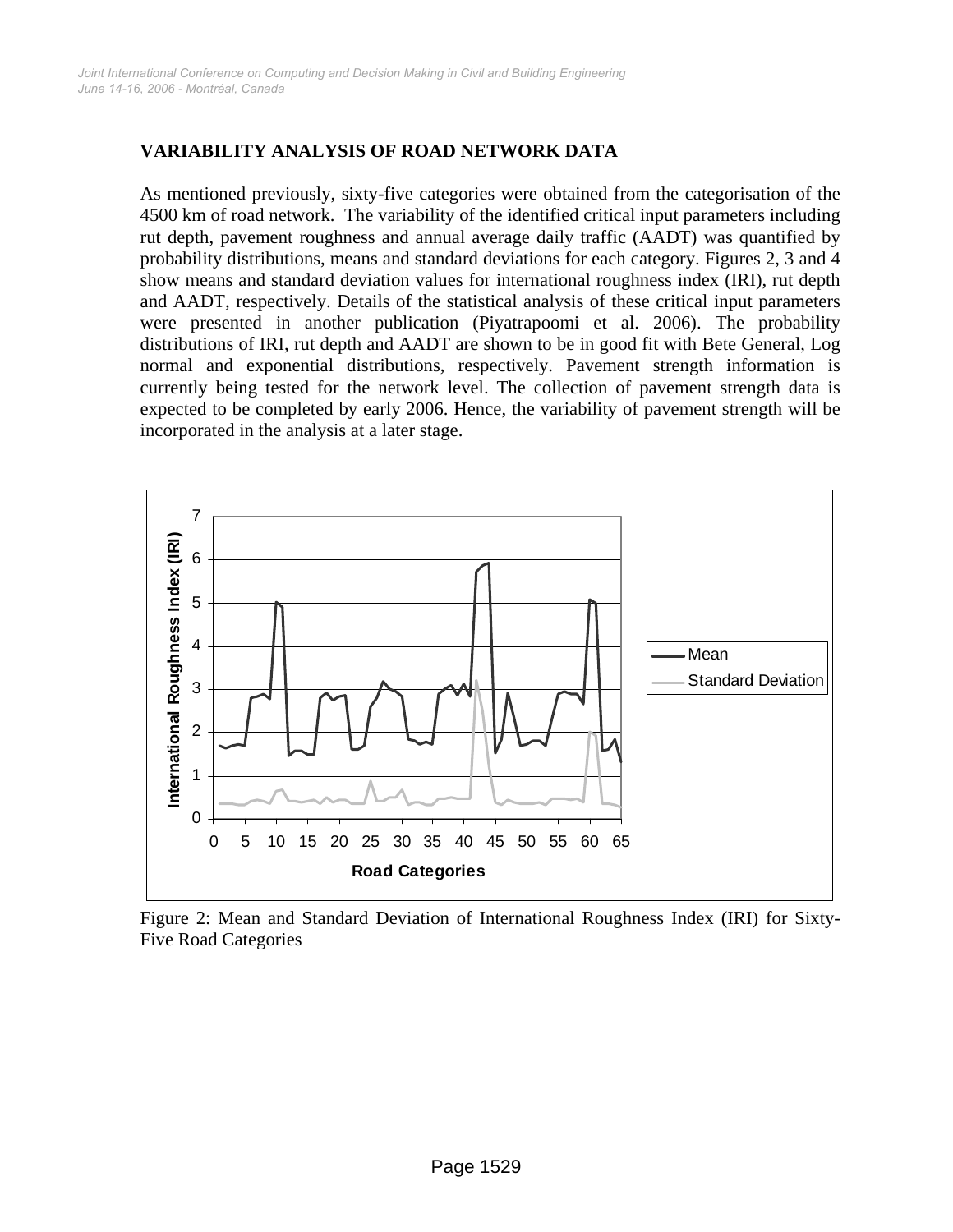*June 14-16, 2006 - Montréal, Canada Joint International Conference on Computing and Decision Making in Civil and Building Engineering*



Figure 3: Mean and Standard Deviation of Rut Depth (mm) for Sixty-Five Road Categories



Figure 4: Mean and Standard Deviation of Annual Average Daily Traffic (AADT) for Sixty-Five Road Categories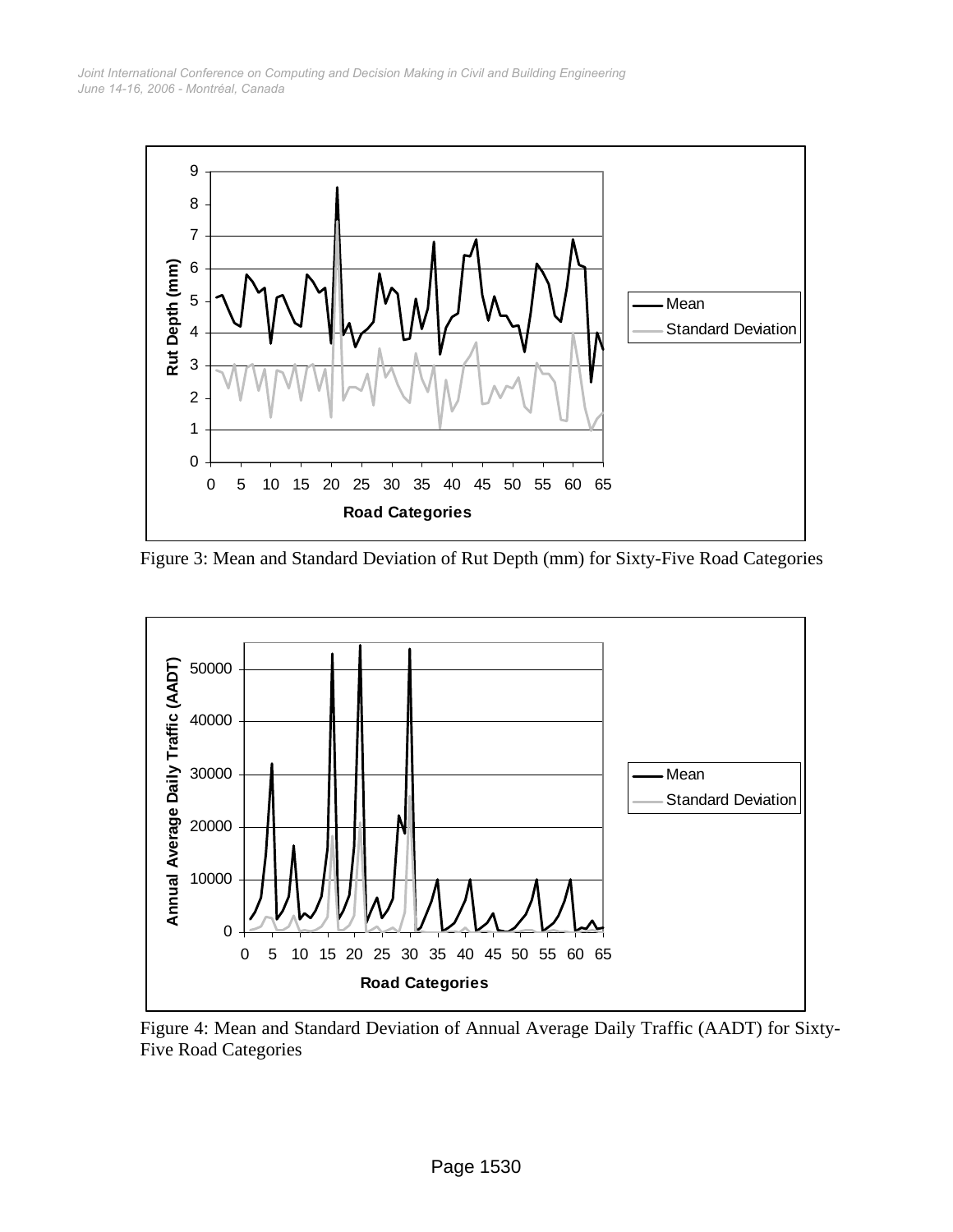#### **ASSESSMENT OF VARIATION IN BUDGET/COST ESTIMATES**

To incorporate the variability of road data in investment analysis, Latin-hypercube sampling technique was used to simulate the variability of critical input parameters described in the preceding section for the analysis. Using the Latin-hypercube sampling technique, sample values of international roughness index (IRI), rut depths and AADT were obtained from the probability distributions described in the previous section to represent the variability of these critical input parameters in the analysis. The variability of pavement strength will be incorporated at later stage. Latin hypercube sampling technique, as extensively studied by Iman and Conover (1980), provides a satisfactory method for selecting small samples of input variables so that good estimates of the means, standard deviations and probability distribution functions of the output variable can be obtained. The outcome of investment analysis will be a probability distribution of investment budget/cost for maintenance and rehabilitation. Highway Development and Management (HDM-4) System software package (ISOHDM 2001) was employed as the calculation tool for calculating budget/cost estimates. HDM-4, developed by the International Study of Highway Development and Management (ISOHDM), is a globally accepted pavement management system. In this study, forty samples were simulated from the probability distribution of each critical input parameter. Piyatrapoomi (1996) suggested that thirty data points simulated from a probability distribution using the Latin-hypercube sampling technique was good enough to represent their statistical information. In this study, forty data points were sampled for each input parameter for increased accuracy in the analysis. Forty HDM-4 data input files were created and a series of HDM-4 analyses was carried out to calculate forty output values of budget/cost estimates. Means, standard deviations, probability distributions and other statistical parameters were quantified from the forty values of budget/cost estimates. Details of the analysis using Latin-hypercube sampling technique and HDM-4 for investment analysis are given in Piyatrapoomi et al. (2004).

There are numerous outputs generated from HDM-4 analysis (for example, economic analysis summary, road work summary by section and year, pavement condition summary, etc.). For the illustration of risk-based investment analysis for road network, budget/cost estimates and variation in the estimates for a life-cycle of a 25-year period were calculated for the 4500 km road network. Figure 5 shows mean cumulative costs for road pavement investment for a 25-year life-cycle period beginning from 2006. The mean of total cost estimates was calculated to be approximately A\$ 1.8 billion. The variation estimates were taken as one standard deviation above the mean values. Figure 6 shows the variation in cost estimates of one standard deviation. The variation in cost estimates for the first five years was calculated to be approximately A\$20 million. The variation in cost estimates for the year 2030 was calculated to be approximately A\$137 million. Decision-makers can take the mean estimates in their budget/cost predictions, however they need to be aware that there are certain variations in the prediction due to the variability of asset conditions and AADT. The increment in AADT was assumed to be 2 per cent annually. Alternatively, decision-makers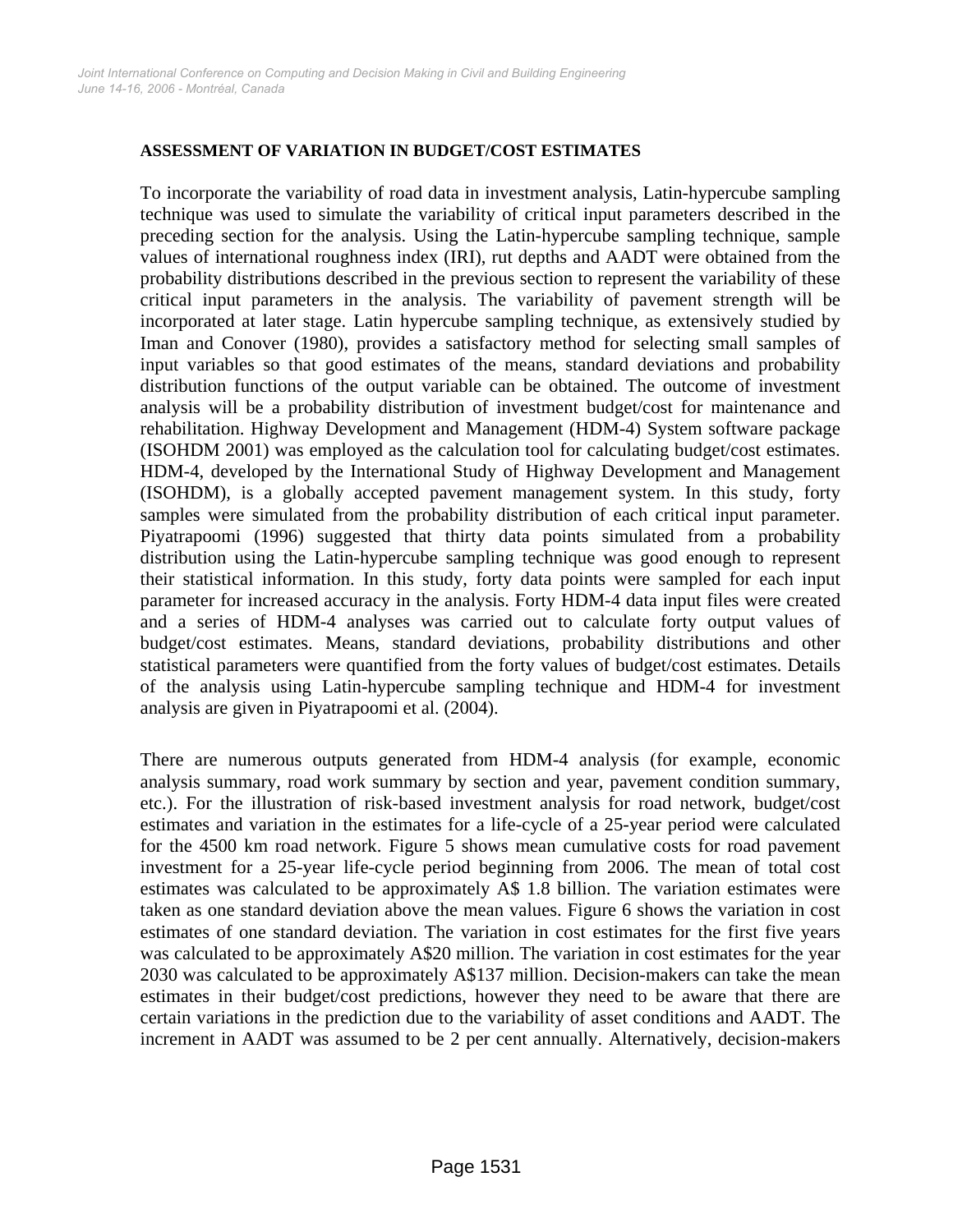could adjust budget/cost estimates based on the probability of occurrence or levels of confidence with which they feel most comfortable (e.g.  $50^{th}$ ,  $75^{th}$ ,  $85^{th}$  or  $95^{th}$  percentile).



Figure 5: Mean cumulative costs for maintaining road pavement for a road network of 4500 km for a 25-year life-cycle period beginning in 2006



Figure 6: Variation in Cost Estimates of One Standard Deviation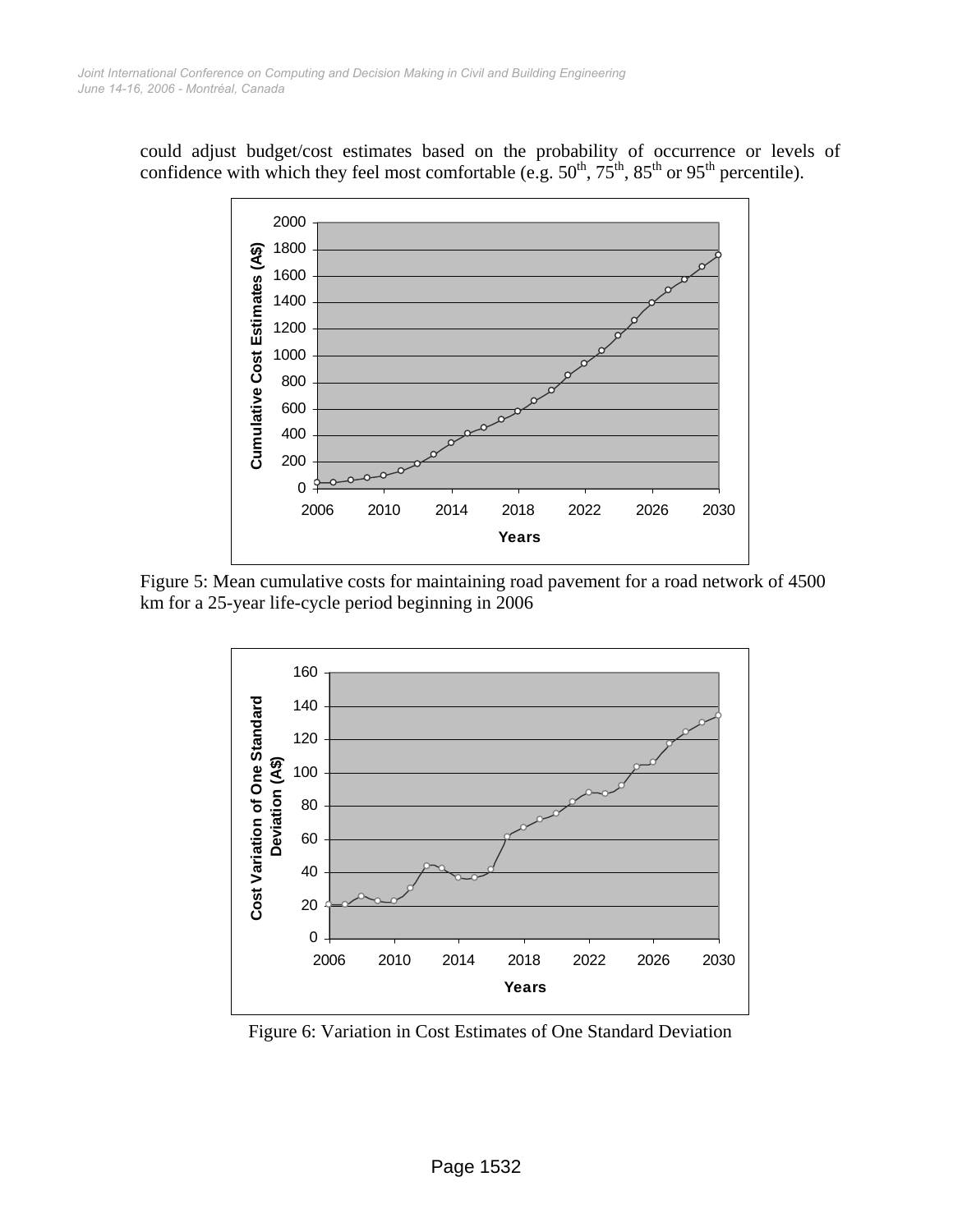#### **CONCLUSIONS**

This paper presented a framework for a probability risk-based method to analyse road network pavement management investment. Budget/cost estimates for a life-cycle period of 25 years for 4500 km road network were presented as a case study. The method allows us to understand the effect of the variability of road data on the variation in budget/cost estimates and the degree of uncertainty in budgeting for investment. The framework for the analysis includes identifying critical input parameters, categorizing road networks into different groups of common characteristics, quantifying the variability of the critical input parameters for each category, assessing the variability of budget/cost estimates due to the variability of the critical input parameters. The outcome of the analysis is probability distributions of investment estimates. Decision-makers can assess the means and the variations in the budget/cost estimates. They can also assess different risk levels in budget/cost estimates. Risk arises from the possibility that a forecast budget/cost estimate may prove to be wrong. Decision-makers can use different percentile budget estimates for assessing their level of confidence. Road agencies may choose a budget based on a percentile level with which they are comfortable (for instance,  $95<sup>th</sup>$  percentile) and monitor costs against the chosen percentile estimate. They can adjust the percentile and adopt a suitable percentile estimate when they monitor costs for other projects. This investment analysis is a systematic approach to forecast budget/cost estimates, which considers the uncertainties and variability in road data and uses cost feedback to compare with the initial percentile selected for budget estimates.

#### **ACKNOWLEDGEMENT**

The authors wish to acknowledge the Cooperative Research Centre for Construction Innovation for their financial support and staff at Asset Management Branch in the Department of Main Roads, Queensland in Australia for providing data and technical support. The views expressed in this paper are of the authors and do not represent the views of the organisations.

#### **REFERENCES**

- Kong, J.S. and Frangopol, D.M. (2003). "Life-Cycle Reliability-Based Maintenance Cost Optimisation of Deteriorating Structures with Emphasis on Bridges." ASCE *,J. of Structural Engineering*, 129 (6) 818-828.
- Zayed, T.M., Change, L-M. and Fricker, J.D. (2002) "Life-Cycle Cost Analysis using Deterministic and Stochastic Methods: Conflicting Results" ASCE, *J. of Performance of Constructed Facilities,* 16(2) 63-74.
- Salem O., AbouRizk, S., and Ariaratnam, S. (2003). "Risk-Based Life-Cycle Costing of Infrastructure Rehabilitation and Construction Alternatives." ASCE, *J. of Infrastructure System*, 9(1) 6-15.
- Piyatrapoomi, N., Kumar, A., Robertson, N., & Weligamage, J. (March 2005) "Development of a Methodology for Assessing Variation for Investment Analysis." *CRC CI Report No. 2003-029-C/002*, The Cooperative Research Centre for Construction Innovation, Queensland University of Technology, Brisbane, Queensland, Australia.